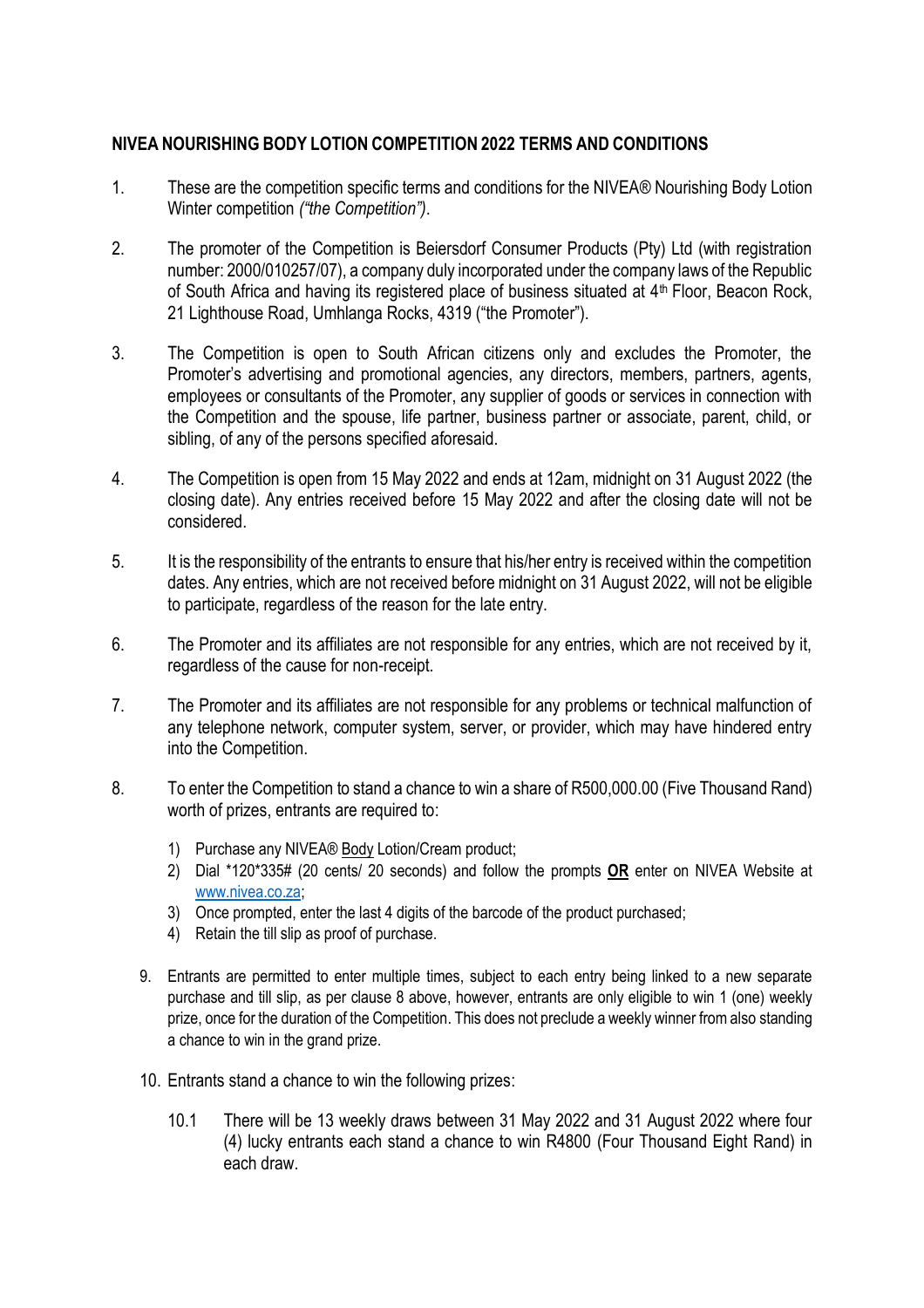10.2 The final weekly draw will take place on 31 August 2022 where fifteen (15) lucky entrants stand a chance to win R4800 (Four Thousand Eight Hundred Rand) each.

In total, there will be sixty-seven (67) weekly winners drawn during the Competition period, totalling a value of R321,600 (Three Hundred and Twenty-One Thousand Six Hundred Rand);

- 10.3 All valid entries shall also be entered into the grand prize draw for a chance to win 1 (one) of 3 (three) Golden Getaways, each to the value of R60,000 (Sixty Thousand Rand each). The grand prize draw will take place within seven (7) working days from the closing date.
- 11. All eligible winners will be drawn from all the valid entries received.
- 12. The eligible winners will be notified by mobile phone within two (2) weeks of the draw date and they will be required to verify their details on WhatsApp by submitting an image of the till slip evidencing the purchase of the products as per 8 above, for verification, and to provide their valid South African ID number or permanent residence permit or temporary residence permit valid for a period exceeding three (3) months for the Republic of South Africa and valid at the closing date, failing which; such winners shall forfeit their prize(s) and alternative winners will be randomly drawn and these same terms and conditions shall apply.
- 13. The Promoter will attempt to contact an eligible winner 3 (Three) times over a 72 (Seventy-Two) hour period on the cell phone number used to enter. If an eligible winner cannot be contacted, the chance to win a prize shall be forfeited and a backup eligible winner will be drawn, and these same terms and conditions shall apply.
- 14. Eligible winners will have 72 (Seventy Two) hours from the date on which they were contacted by the Promoter, to verify their details, submit the till slip evidencing the purchase of the products as per 8 above, falling which; the chance to win a prize shall be forfeited and a backup eligible winner will be drawn and these same terms and conditions shall apply.
- 15. Cash prizes will be paid to winners via eWallet, once details have been provided and verified, and grand prize winners will receive a digital travel voucher (refer clause 29 below for full details).
- 16. The prizes are not exchangeable or transferable, under any circumstances.
- 17. The Promoter reserves the right to change and/or postpone or terminate the Competition immediately without notice. In the event of such change or termination, all entrants agree to waive any rights that they may have in terms of this Competition and acknowledge that they will have no recourse against the Promoter or its agents or distributors.
- 18. Neither the Promoter nor its agents, distributors, nor any of the Promoter's directors, officers, employees or agents shall be liable for any loss or damage, whether direct, indirect, consequential or otherwise, arising from any cause whatsoever, which may be suffered by the entrants in connection with this Competition or the use of the prizes.
- 19. The eligible prize winners may be required to sign an indemnity. Failure to sign the indemnity shall result in the prize being forfeited.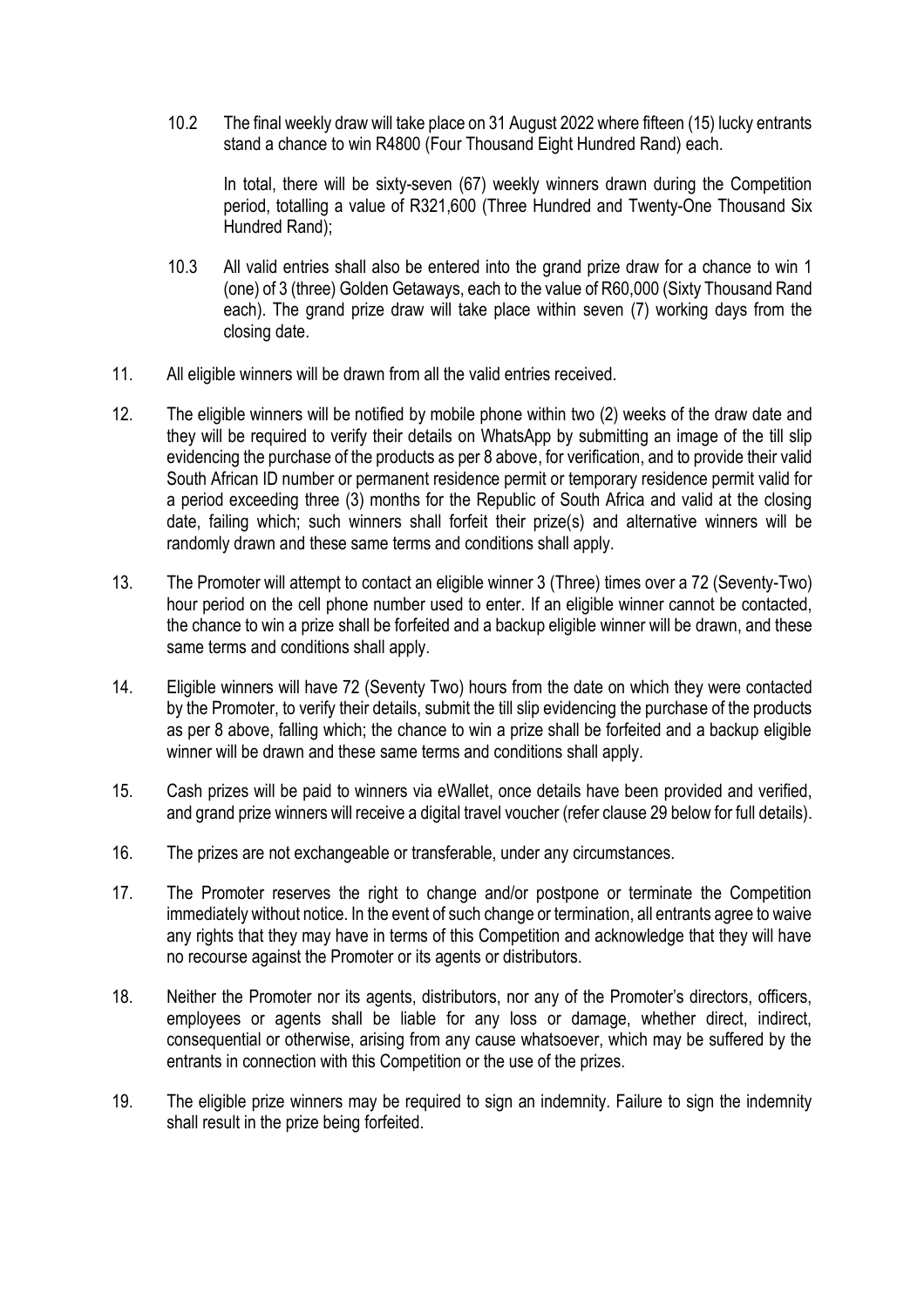- 20. All risks and ownership of the prizes shall pass to the winners on transfer/delivery thereof and hence all of the Promoter's obligations in regard to the Competition as well as in regard to the prizes shall terminate.
- 21. The Promoter shall not be liable for any costs incurred by the entrants and eligible winners for entering the Competition or in claiming any prizes, where applicable.
- 22. All the information provided or related to this Competition shall be managed, captured and approved by the Promoter, and will not be used for any other purpose than for execution of the Competition and in line with applicable legislation.
- 23. User data collected via entry for this Competition will be processed solely for the purposes of this Competition and will be stored for as long as it is legally required to and in accordance with the Protection of Personal Information Act, No 4 of 2013, and the Promoter's Privacy Policy www.nivea.co.za/about-us/privacy-policy
- 24. Nothing in these terms and conditions is intended to, or must be understood to, unlawfully restrict, limit or avoid any rights or obligations, as the case may be, created for either the participant or the Promoter in terms of the Consumer Protection Act, 68 of 2008 ("CPA").
- 25. By entering the Competition, entrants acknowledge that the Competition will be managed in accordance with the provisions of the CPA. Qualifying entrants undertake to expeditiously do all things necessary to enable the Promoter to comply with their obligations under the CPA.
- 26. The Promoter's decision(s) shall be final and no correspondence will be entered into.
- 27. Detailed standard terms and conditions apply and can be found at: [www.nivea.co.za/about](http://www.nivea.co.za/about-us/terms-and-conditions)[us/terms-and-conditions](http://www.nivea.co.za/about-us/terms-and-conditions)
- 28. Entering this Competition constitutes the unconditional acceptance of these terms and conditions.

## 29. '**Golden Getaway' Travel Voucher Terms and Conditions**

- 29.1All bookings are to be made by the prize-winner only with Sure Voyager Travel.
- 29.2Bookings will only be made on receipt of a written/Email booking request, and ID / valid passport copies of all travellers.
- 29.3 The prize-winner needs to be one of the travellers on the booking.
- 29.4 It is up to the travellers to ensure they have the correct travel documentation, and are responsible for the costs of same.
- 29.5 The prize is to be used for holiday packages only including flights, car rental, accommodation, tours, etc, and cannot be transferred to another person, and is not redeemable for cash or Foreign Exchange
- 29.6 Any additional expenses inclusive of but not limited to spending (entertainment, food, drinks, activities), insurance, transfers, falls outside of the stipulated prize and will be for the prize winner's own account.
- 29.7 Un-used portions of the prize value are not refundable, e.g. if the package comes to R59 500, then no "change" can be given.
- 29.8 Travel vouchers can be used for travel holidays within South Africa, regional countries, and internationally.
- 29.9 Once a booking is requested, the prices quoted are valid for 24hrs only, and are subject to change due to availability, currency fluctuations at time of acceptance.